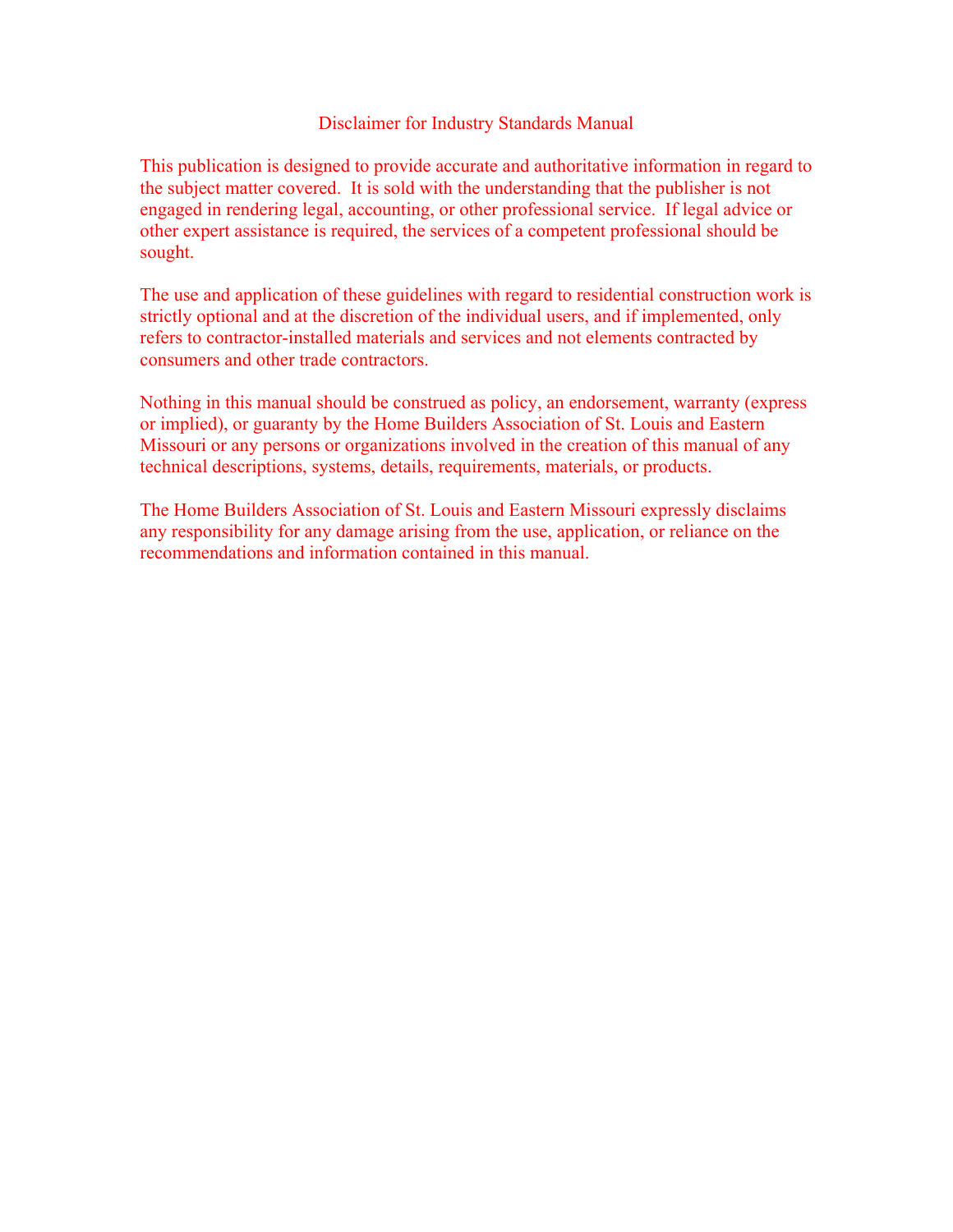

# **INDUSTRY STANDARDS MANUAL**

*(Revised Version October, 2009)* 

**Home Builders Association of St. Louis & Eastern Missouri**